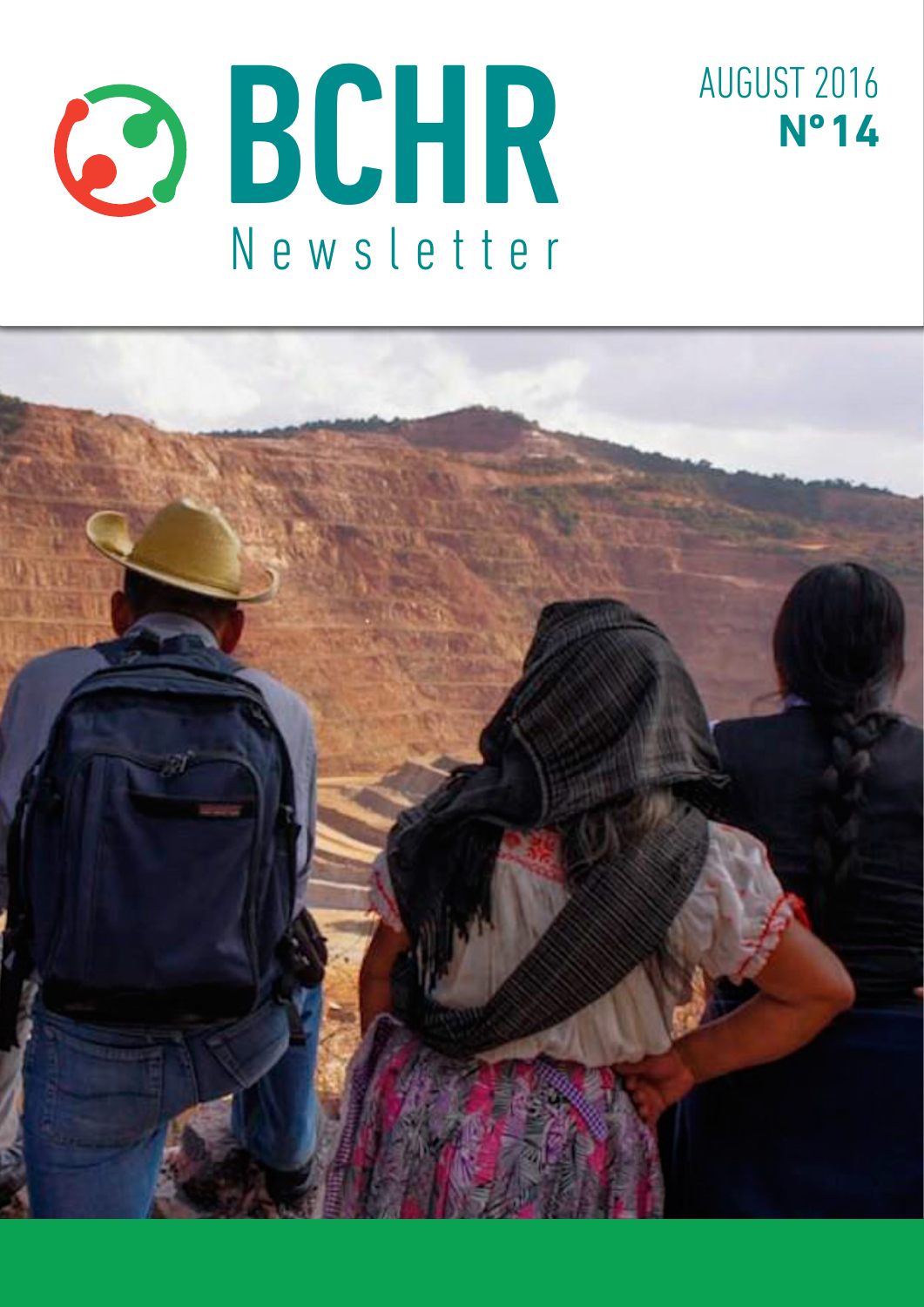# The BCHR Network

The BCHR Network is pleased to present the BCHR Update Newsletter, which provides a host of insights into the work of the network and its members. The main purpose of this newsletter is to a) share information about the work of the network and its members to a wider audience, and b) to strengthen co-operation and co-ordination between the network members themselves and with other interested parties.

- Click [here](http://www.networkbchr.org/) to learn more about the BCHR Network.
- Click [here](http://www.networkbchr.org/#!join-the-network/c24vq) for a complete list of the BCHR Network members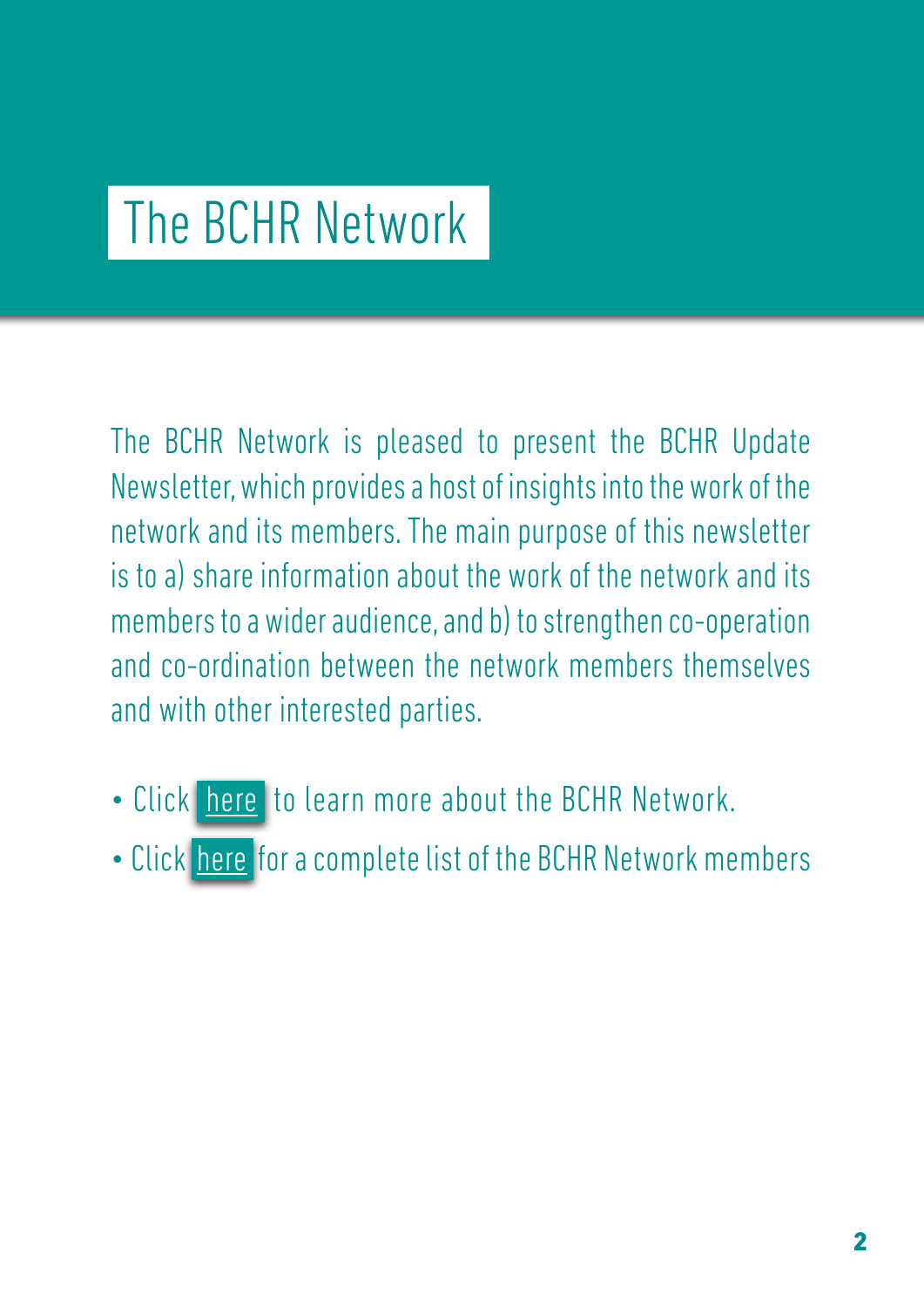# INDEX / Newsletter

| Network Conference, Geneva, November 17th 2016 |  |
|------------------------------------------------|--|
|                                                |  |
|                                                |  |
|                                                |  |
|                                                |  |
|                                                |  |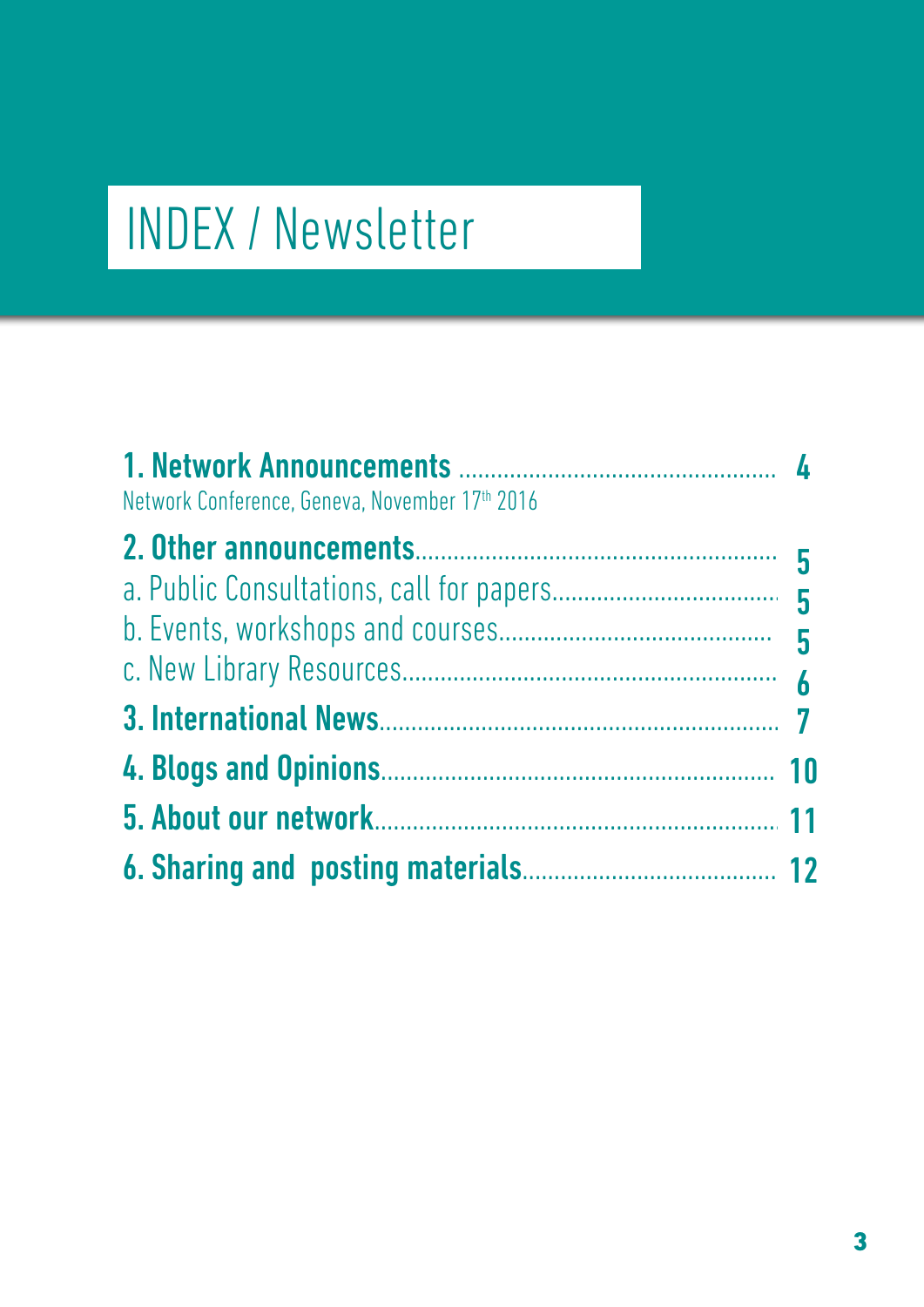# Network Announcements

The Network's **next annual meeting** will take place on the **17th of November 2016** in Geneva. All members are kindly invited to take part in this international conference that will gather a wide range of academics, practitioners and NGO. We would be delighted to have you on board! **REGISTER NOW!** A wide range of organisations and experts have already registered.

[Register here](http://www.networkbchr.org/#!register-for-the-annual-meeting/c10x6) to attend the conference.

Please notice that the conference will take place the day after the closing of the Vth Annual United Nations Forum on Business and Human Rights.

We are planning a day of rigorous debates about research and networking. The conference will take place at the auditorium of the World Meteorological Organisation in Geneva (7 bis avenue de la Paix).

If you wish to make a presentation of your last publications or projects, please contact Maria Prandi at [maria.prandi@networkbchr.org](mailto:maria.prandi%40networkbchr.org?subject=) before the September 30<sup>th</sup>.

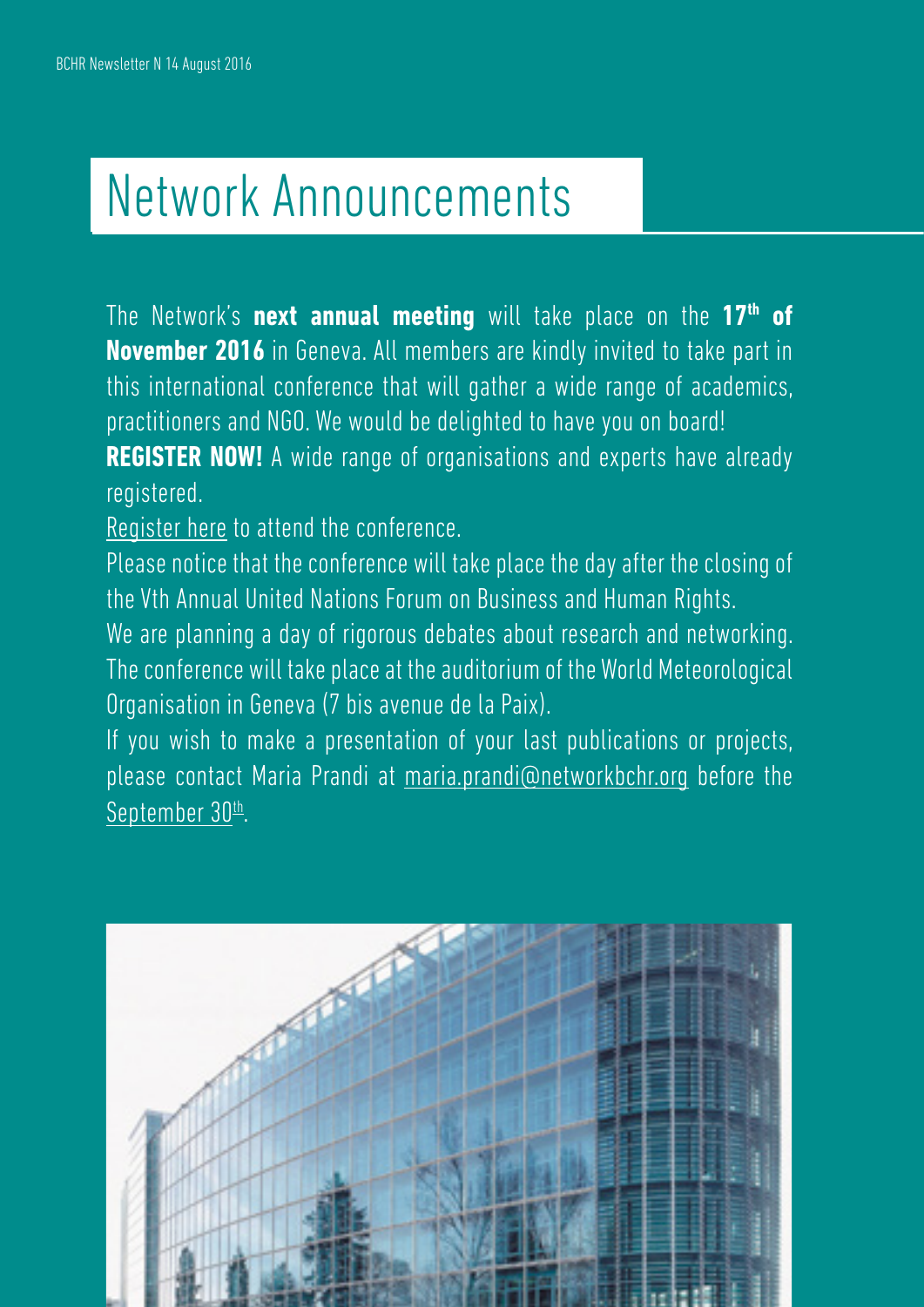## Other announcements

## A. PUBLIC CONSULTATIONS, CALL FOR PAPERS • Italian National Action Plan on Business and Human Rights

The Italian NAP is open for consultation according to the Italian Interministerial Committee for Human Rights. The NAP aims to addresses the adverse impact that business may have on human rights and identifies specific commitments with the aim of effectively integrate UNGP´s at national level and business activities.

[Learn more](http://tinyurl.com/hc7qfu8)

## B. EVENTS, WORKSHOPS AND COURSES

## • Conference: The Removal of Barriers to Access to Remedy for Corporate Related Human Rights Abuses

#### Date: 08 September 2016

Place: Brussels, Belgium

Organized by: Human Rights in Business

The main objectives of the Conference are to disseminate the final research results of the Human Rights in Business research consortium, which focuses on the removal of barriers to access to remedy for victims of corporate related human rights abuses, to develop a relevant debate with experts and business representatives, and to bring visibility to the issues.

[Learn more](http://tinyurl.com/j4gj26h)

## • Business & Human Rights Scholars Conference

#### Date: 16-17 September

Place: University of Washington School of Law, Seattle, Washington

Organized by: The University of Washington School of Law, the NYU Stern Center for Business and Human Rights, the Rutgers Business School, the Rutgers Center for Corporate Law and Governance, and the Business and Human Rights Journal

The institutions mentioned above, will held the second Business and Human Rights Scholars Conference. Conference participants will present and discuss scholarship at the intersection of business and human rights issues.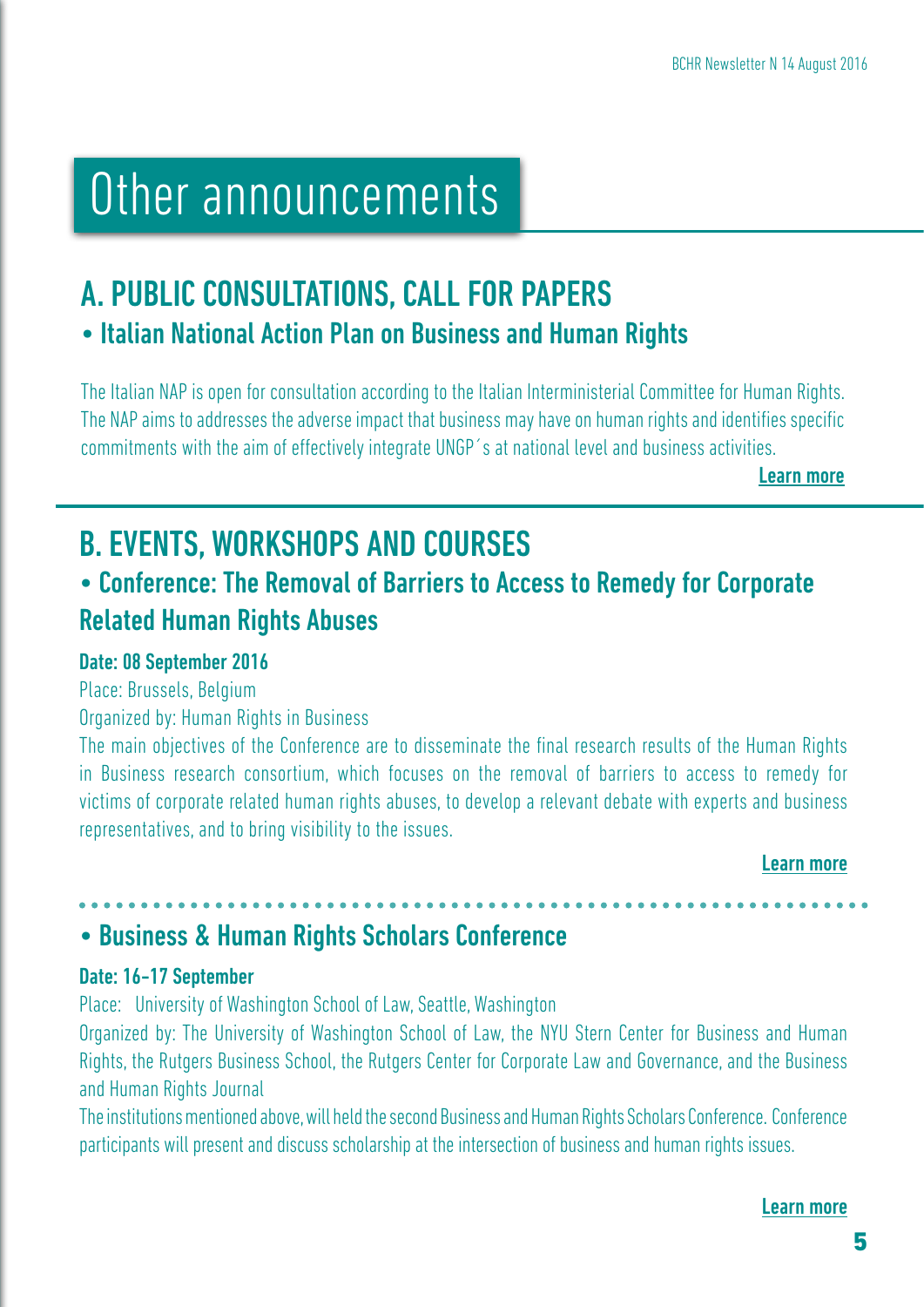## C. NEW LIBRARY RESOURCES

## • Whitepaper: Responsible Business Conduct: Understanding Human Rights Due Diligence

#### Author: EthiXBase

This whitepaper explains how human rights due diligence has emerged as a critical driver to demonstrating responsible business conduct. It also details how leading global frameworks by the United Nations and the Organization for Economic Co-operation and

Development can provide guidance and recommendations on how organizations can integrate human rights due diligence within existing compliance processes.

## • Respecting Business and Human Rights: IBA's Guidance on Applying the UN Guiding Principles

### Author: Anna Triponel

This Article looks at the International Bar Association's guidance on applying the UN Guiding Principles and provides information on steps that law firms can take to be seen as counsellors on business and human rights issues as well as trusted advisors.

## [Learn more](http://uk.practicallaw.com/2-630-5490#)

## • Mexico: Over 60 Cases of Alleged Corporate Abuse Documented in Advance of UN Working Group Visit

#### Author: over 100 Mexican NGOs

More than 100 NGOs and social movements in Mexico document cases of corporate abuse in different sectors. The report, compiling 68 cases, identifies patterns of violations and abuses from the State and different industries.

[Learn more](http://tinyurl.com/gpfcfg8)



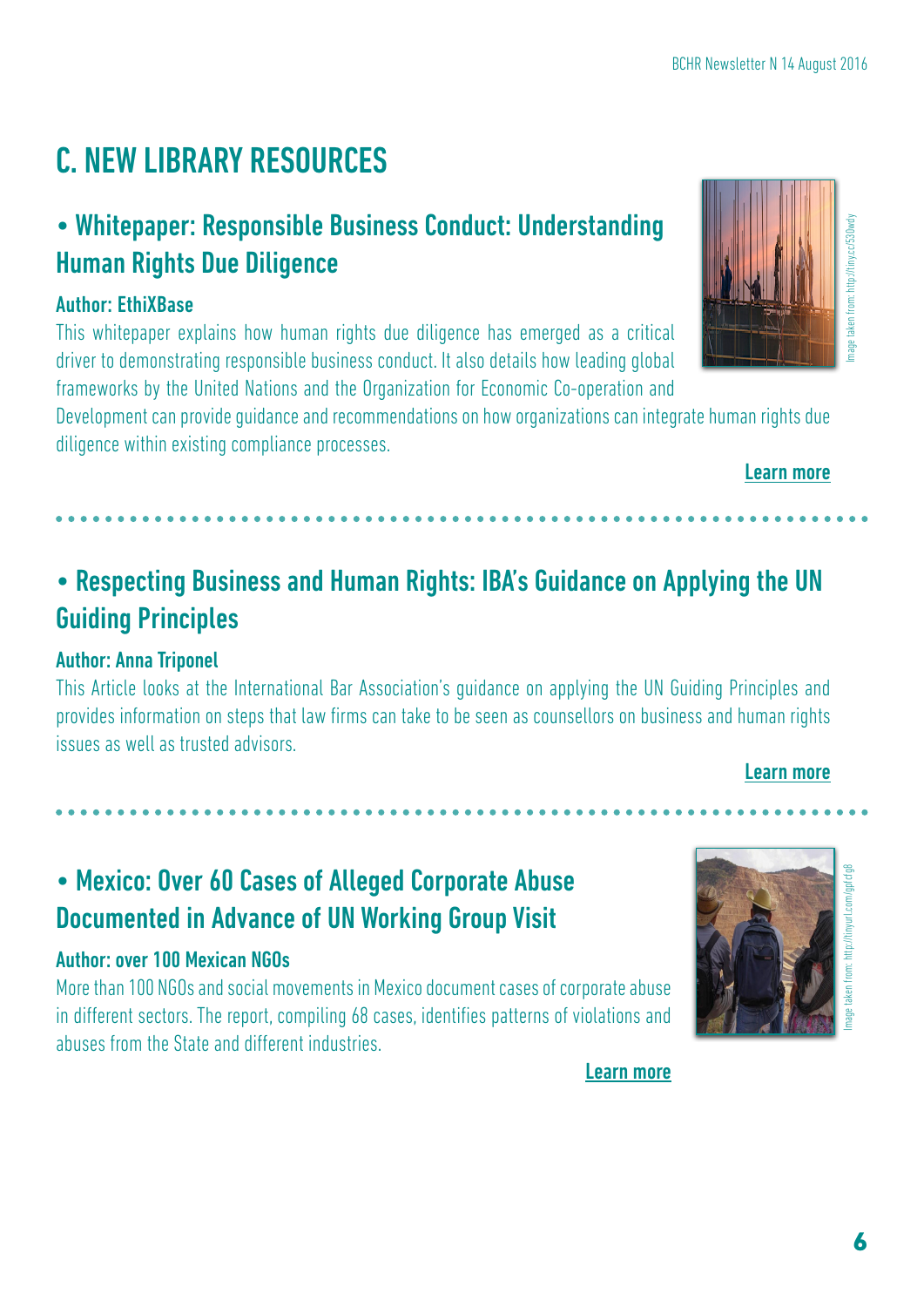# International News

### • Inside the Corporate Utopias where Capitalism Rules and Labor Laws don't Apply

#### Date: 25 July 2016 - Source: In These Times

Under Cambodian law, the right to organize is supposed to be ironclad. No employer, government agent or citizen may impede union activity. Inside the walls of Cambodia's largest special economic zones (SEZs), however, *In These Times'* reporters saw a system designed to tightly control the workforce by keeping workers fenced in and unions out.

[Learn more](http://tinyurl.com/zv93qxs)

## • Iradvocates File Second Amended Complaint in Nestle in an Attempt to Bring Justice to Former Child Slaves in West Africa

#### Source: Iradvocates - Date: 15 July 2016

On July 14, 2016, six former child slaves who had been trafficked from Mali to Cote D'Ivoire, filed an amended class action complaint alleging they were forced to harvest cocoa for Nestle, Cargill and Archer Daniels Midland. This continues their nearly 11-year legal battle to establish that they have the legal right to sue these companies for knowingly providing substantial assistance to plantation owners in Cote D'Ivoire who systematically use child slave.

#### [Learn more](http://tinyurl.com/j4gj26h)

### • Amnesty Report on Coal India Baseless: Goyal

#### Date: 15 July 2016 - Source: Business Standard

Union Minister of State for Power, Coal, New & Renewable Energy and Mines [Piyush Goyal](http://www.business-standard.com/search?type=news&q=Piyush+Goyal) has refuted the report by [Amnesty](http://www.business-standard.com/search?type=news&q=Amnesty) International alleging [human rights violation](http://www.business-standard.com/search?type=news&q=Human+Rights+Violation) at Coal India. Goyal said that the report is completely baseless and is "floated by elements which do not want to see India's development and prosperity". According to reports, Amnesty International has alleged that the land acquisition process for the coal mining operations has resulted in human rights violation on the people in some of the Indian States.

#### [Learn more](http://tinyurl.com/jknwlyv)

#### • World's Largest Carbon Producers Face Landmark Human Rights Case **Date:** 27 July 2016 - **Source:** The Guardian

The world's largest oil, coal, cement and mining companies have been given 45 days to respond to a complaint that their greenhouse gas emissions have violated the human rights of millions of people living in the Phillippines. In a potential landmark legal case, the Commission on Human Rights of the Philippines (CHR), a constitutional body with the power to investigate human rights violations, has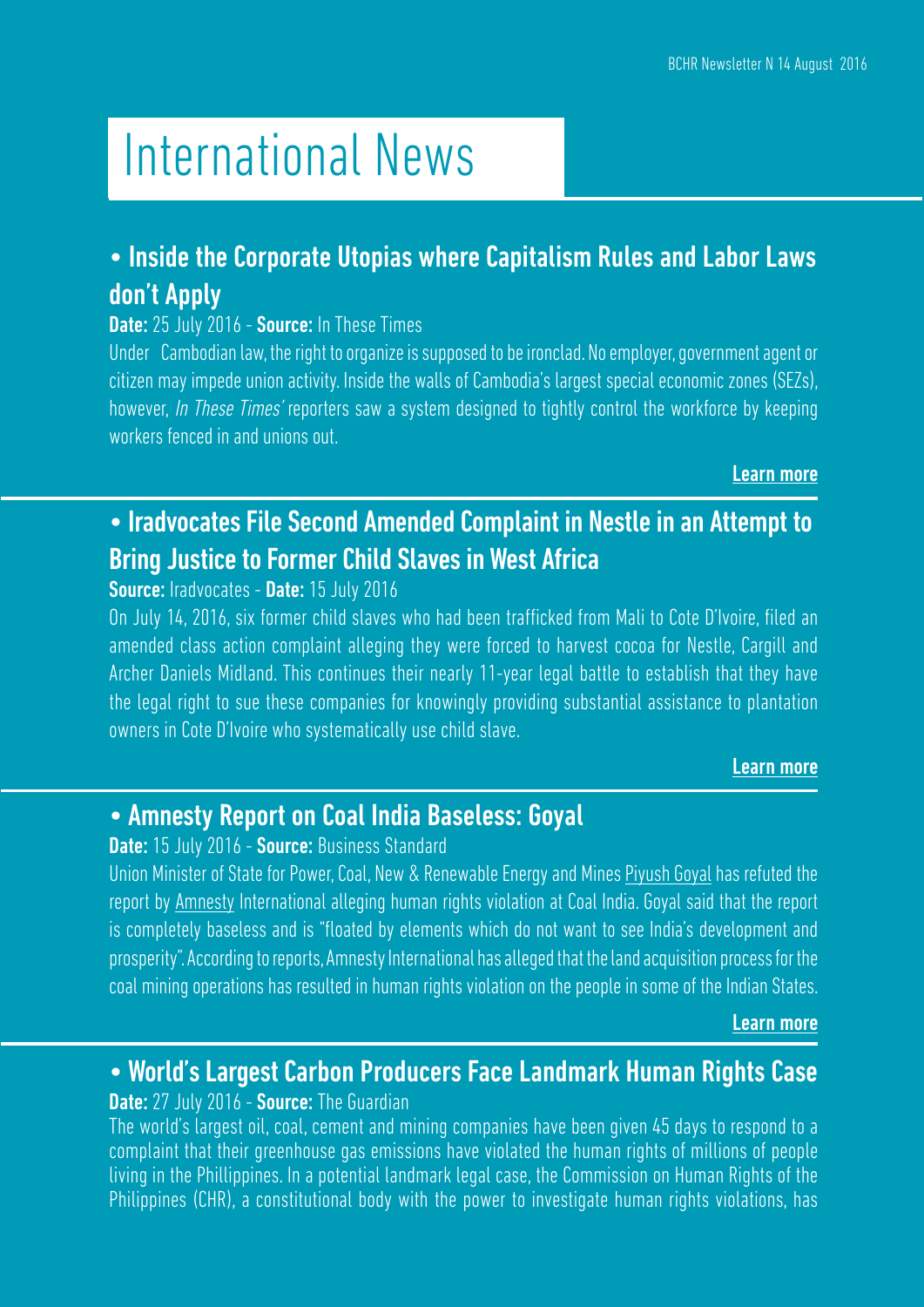sent 47 "carbon majors" including Shell, BP, Chevron, BHP Billiton and Anglo American, a 60-page document accusing them of breaching people's fundamental rights to "life, food, water, sanitation, adequate housing, and to self determination".

The move is the first step in what is expected to be an official investigation of the companies by the CHR, and the first of its kind in the world to be launched by a government body. The complaint argues that the 47 companies should be held accountable for the effects of their greenhouse gas emissions in the Philippines and demands that they explain how human rights violations resulting from climate change will be "eliminated, remedied and prevented".

It calls for an official investigation into the human rights implications of climate change and ocean acidification and whether the investor-owned "carbon majors" are in breach of their responsibilities.

[Learn more](http://tinyurl.com/j47xgpc)

## • Voluntary Principles on Security & Human Rights Publishes Model Clauses for Agreements Between Govt. Security Forces & Companies on Human Rights

**Date:** 04 August 2016 - **Source:** Voluntary Principles on Security & Human Rights

The Voluntary Principles Initiative has adopted model clauses for use in security agreements between Government Security Forces and companies in the extractive and energy sectors. They are designed to be used together or individually, but all reflect different aspects of the Voluntary Principles on Security and Human Rights as they relate to Government Security Forces.

[Learn more](http://tinyurl.com/hurb2xk)

### • Chevron Evacuates Staff as Protesting Villagers Surround Company

#### Date: 10 August 2016 - Source: Pulse

Following protest by elders, leaders, youths and women of Ugborodo community in the Warri South-West Local Government Area of Delta State, Chevron Nigeria Limited has reportedly evacuated its staff.

[Learn more](http://tinyurl.com/jxa3k3k)

### • Militants: Ex-president is Sponsor of Nigeria Oil Attacks

#### Date: 08 August 2016 - Source: Star Tribune

 A splinter group of Nigerian oil militants accuses former President Goodluck Jonathan and other politicians in the oil-rich Niger Delta of sponsoring attacks on oil installations that have slashed the West African nation's petroleum production.

[Learn more](http://tinyurl.com/jplasjh)

### • Marange Communities Implore Government to Disband ZCDC

#### Date: 13 August 2016 - Source: NewsDay

Communities in the Marange diamond mining area have called on the newly-established Zimbabwe Consolidated Diamond Company (ZCDC) to halt operations, alleging it was worse than the previous mining firms.

[Learn more](http://tinyurl.com/zaslelr) and [Learn more](http://tinyurl.com/glbh2x8)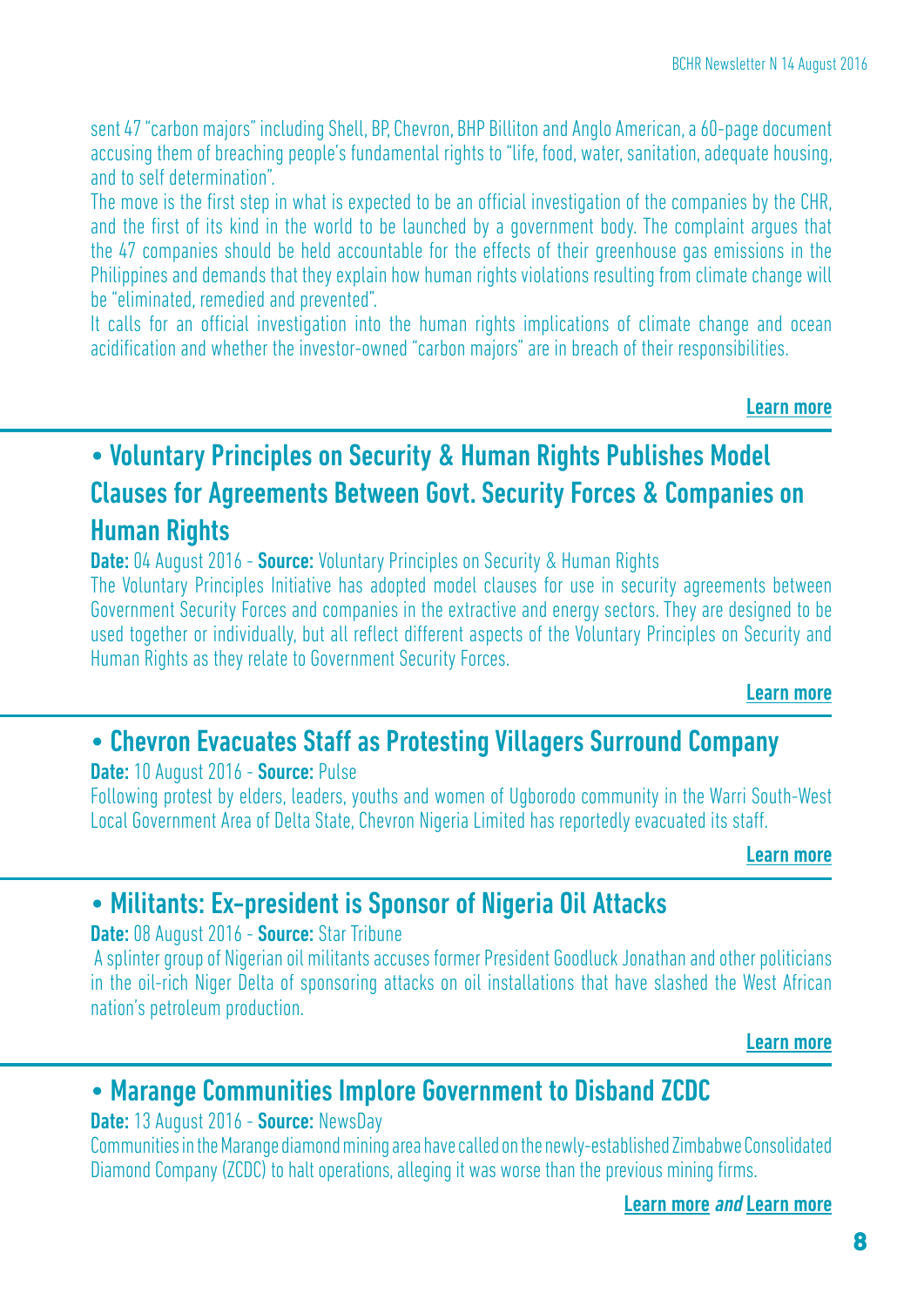## • Human Rights Lawyer's Home Ransacked in Guatemala in Latest String of Attacks

#### **Date:** 15 August 2016 - **Source:** The Guardian

Armed men forcing entry into Ramón Cadena Rámila's house part of escalating threats against lawyers after arrest of military officials for alleged civil war crimes. Cadena, who has played a key role in high-profile human rights cases including the suspension of a lawyer representing former military dictator Efraín Rios Montt, was not at home at the time of the raid.

[Learn more](http://tinyurl.com/h64aqpj)

## • Honduran Activist Wants Trudeau to Pressure Canadian Mining

## Companies on Human Rights Abuses

Date: 16 August 2016 - Source: Mariana Jimenez

Father Melo fears he may soon be a target of assassination. His home country is both one of the most dangerous in the world for activists and fertile ground for Canadian investment.

[Learn more](http://tinyurl.com/gsqe8zt)

## • South Sudan's Ethnic Conflict has A Whole Lot to do with Oil

**Date:** 17 August 2016 - **Source:** Vice and Associated Press

The civil war has its roots in a conflict that began decades ago and touches on control of land and natural resources, including a vast oil wealth. When South Sudan gained independence from Sudan in 2011, it got most of the oil fields, while Sudan controlled the means of exporting the oil, setting the stage for a war that has often focused on oil-producing areas.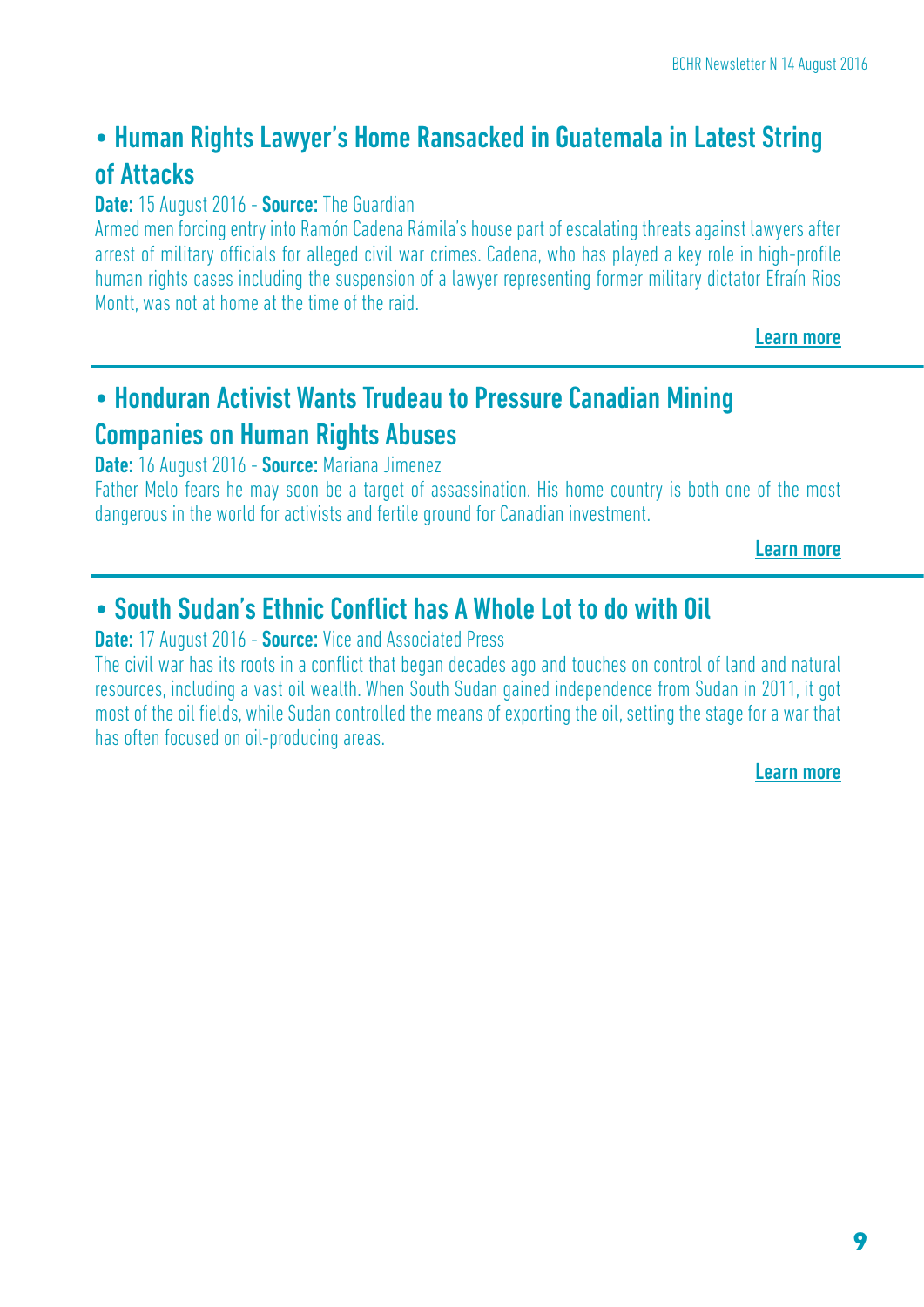# Blogs and Opinions

### Article by: Dan Bindman Law Firms Urged to Lead Fight Against Modern Slavery

Law firms should be at the forefront of the fight against modern slavery, both in terms of their own impact as businesses and advising clients on meeting their human rights obligations, the Law Society has urged.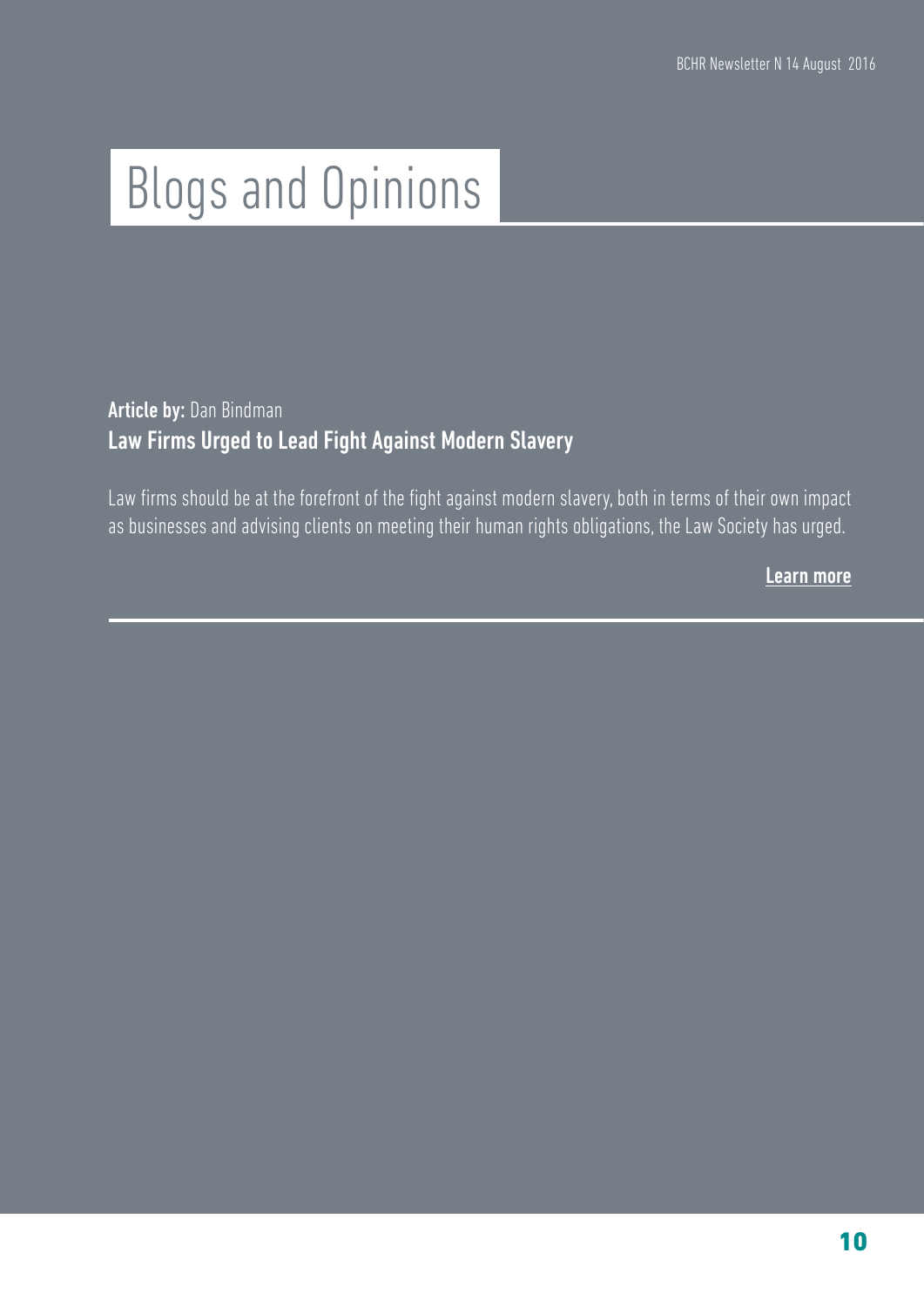# About our Network

The Network brings together researchers, practitioners and NGO members from various fields with the aim of researching and analysing the role of business in conflict situations reducing the human and people's rights violations and any other negative social and environmental impact as well as other adverse consequences. It also looks at the potential role of companies in relation to peace building.

The Network reflects upon the causes, dynamics and consequences of business involvement in armed conflicts and systematic state repression, as well as upon existing or potential responses to such involvements in light of the responsibilities of all concerned actors and ongoing international and local efforts to develop and apply appropriate initiatives and guidelines.

Visit: <http://www.networkbchr.org/>